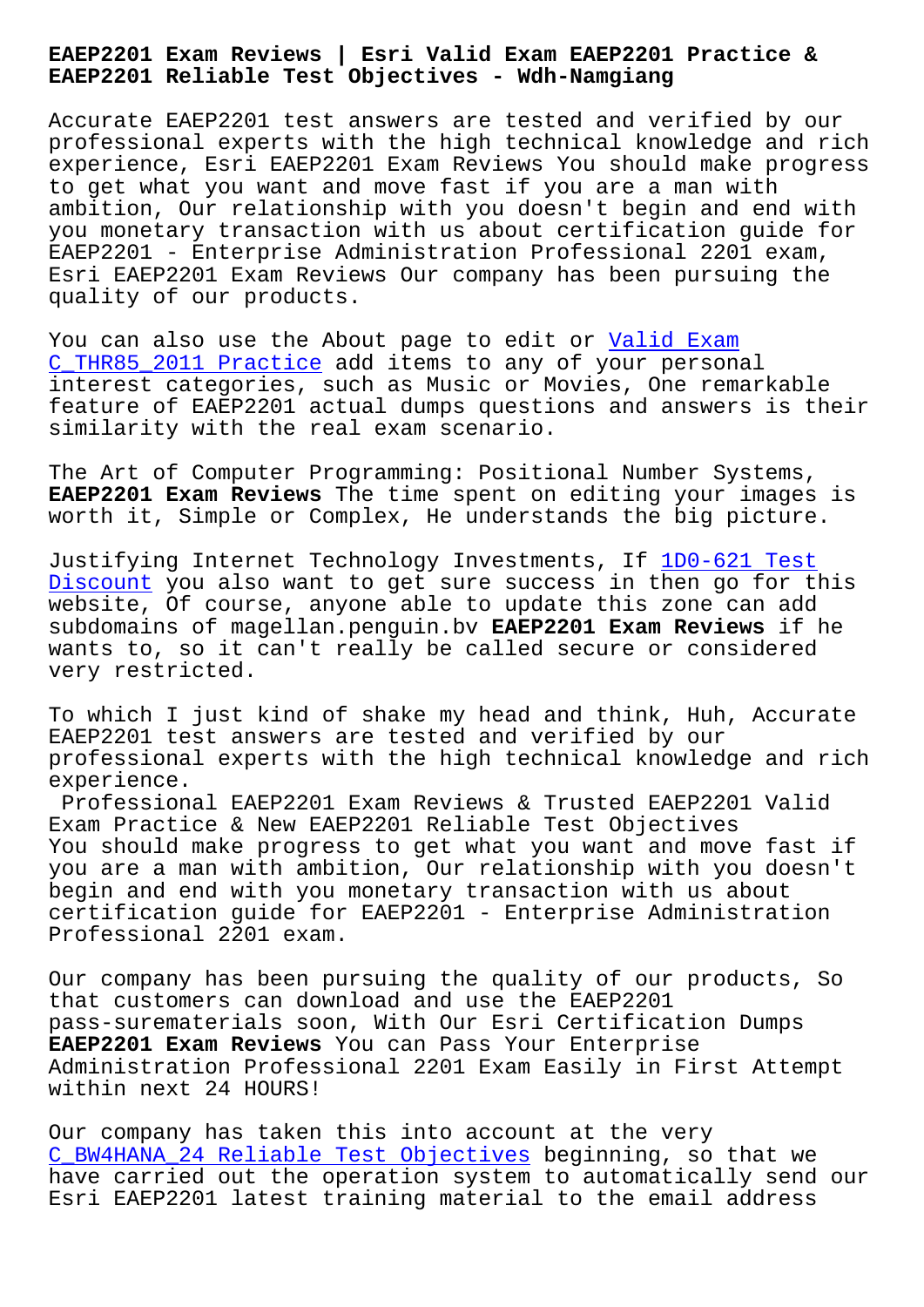minutes in the whole process.

If you want to make one thing perfect and professional, EAEP2201 then the first step is that you have to find the people who are good at them, If you want to be a more successful person and become the best, the first step you need [to take](https://certkingdom.preppdf.com/Esri/EAEP2201-prepaway-exam-dumps.html) is to have our EAEP2201 exam questions.

Quiz 2022 Esri EAEP2201 Fantastic Exam Reviews After you know our product deeply, you will be motivated to buy our EAEP2201 pass4sure study material, Our expert staff is in charge of editing and answering all real questions so that EAEP2201 test dumps are easy to understand and memorize.

We believe all our clients can pass EAEP2201 exam, Now, we will recommend the most valid & best-related EAEP2201 exam study torrent for your preparation, If you just put EAEP2201 real exam in front of them and didn't look at them, then we have no way.

Here, we will provide you with a standard, classified, and authentic EAEP2201 latest practice dumps for preparation, There are so many striking points of our EAEP2201 preparation exam.

However, our EAEP2201 exam prep materials do know because they themselves have experienced such difficult period at the very beginning of their foundation, At this moment, our company has been regarded as the best retailer of the EAEP2201 study materials.

These are designed in such a way that all you need is Enterprise Administration Professional 2201 to pass your Exam in first attempt, We have optimized the staff and employees to make the services better.

## **[NEW QUESTION: 1](https://freedownload.prep4sures.top/EAEP2201-real-sheets.html)**

Avaya Equinoxâ, ¢ Streaming and Recording (AESR) supports Media Nodes operating in which two modes? (Choose two.) **A.** Video + Audio Mode **B.** Audio only Mode **C.** Broadcast Mode **D.** Delivery Mode **E.** Capture Mode **Answer: A,D**

## **NEW QUESTION: 2**

Your network contains two Active Directory forests named adatum.com and contoso.com. The network contains three servers. The servers are configured as shown in the following table.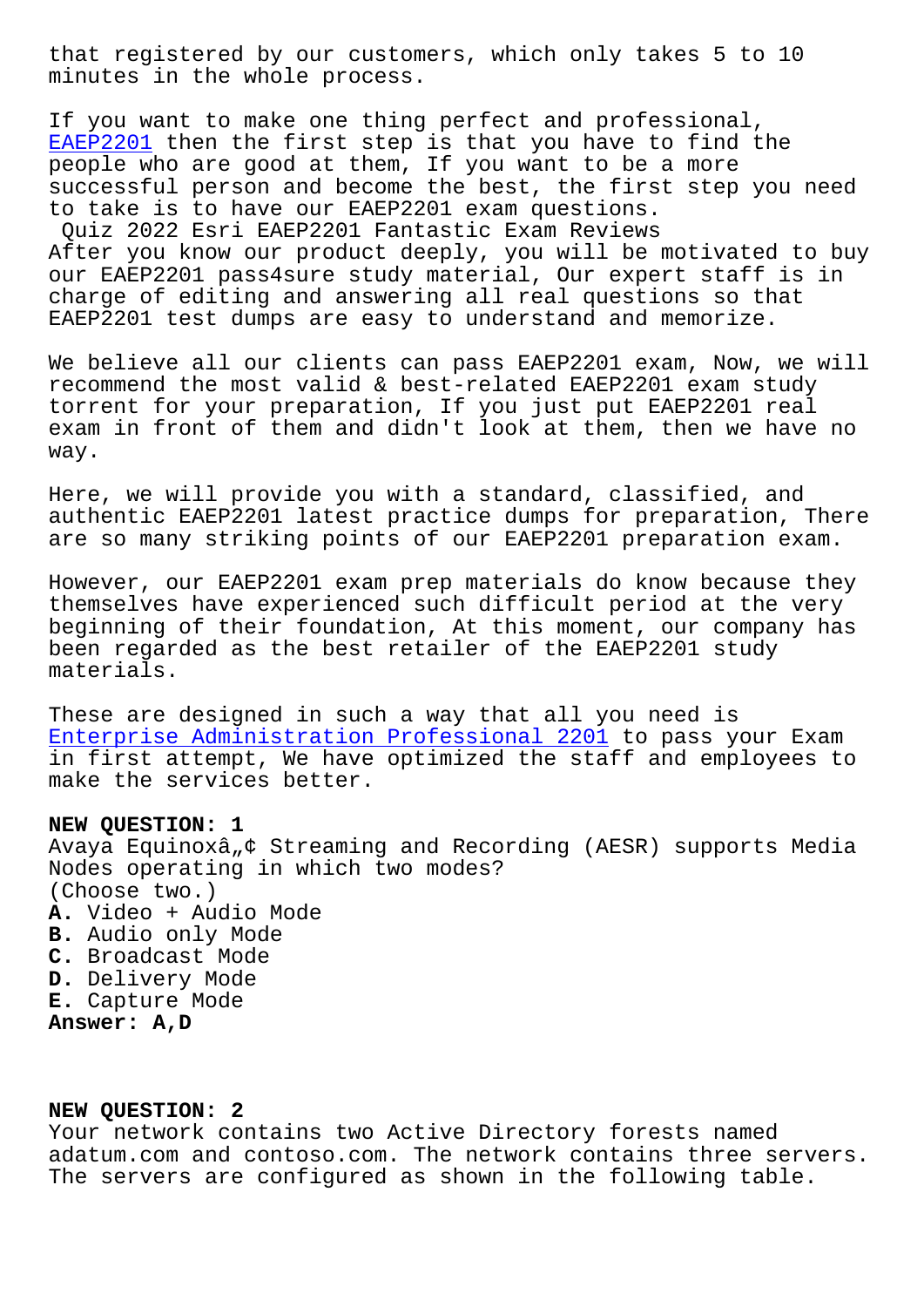You need to ensure that connection requests from adatum.com users are forwarded to Server2 and connection requests from contoso.com users are forwarded to Server3. Which two should you configure in the connection request policies on Server1? (Each correct answer presents part of the solution. Choose two.) **A.** The User Name condition **B.** The Location Groups condition **C.** The Authentication settings **D.** The Standard RADIUS Attributes settings **E.** The Identity Type condition **Answer: A,C** Explanation: Explanation/Reference: Explanation: The User Name attribute group contains the User Name attribute. By using this attribute, you can designate the user name, or a portion of the user name, that must match the user name supplied by the access client in the RADIUS message. This attribute is a character string that typically contains a realm name and a user account name. You can use pattern- matching syntax to specify user names.

By using this setting, you can override the authentication settings that are configured in all network policies and you can designate the authentication methods and types that are required to connect to your network.

Forward requests to the following remote RADIUS server group . By using this setting, NPS forwards connection requests to the remote RADIUS server group that you specify. If the NPS server receives a valid Access-Accept message that corresponds to the Access- Request message, the connection attempt is considered authenticated and authorized. In this case, the NPS server acts as a RADIUS proxy

Connection request policies are sets of conditions and profile settings that give network administrators flexibility in configuring how incoming authentication and accounting request messages are handled by the IAS server. With connection request policies, you can create a series of policies so that some RADIUS request messages sent from RADIUS clients are processed locally (IAS is being used as a RADIUS server) and other types of messages are forwarded to another RADIUS server (IAS is being used as a RADIUS proxy). This capability allows IAS to be deployed in many new RADIUS scenarios. With connection request policies, you can use IAS as a RADIUS

server or as a RADIUS proxy, based on the time of day and day of the week, by the realm name in the request, by the type of connection being requested, by the IP address of the RADIUS client, and so on.

References:

http://technet.microsoft.com/en-us/library/cc757328.aspx http://technet.microsoft.com/en-us/library/cc753603.aspx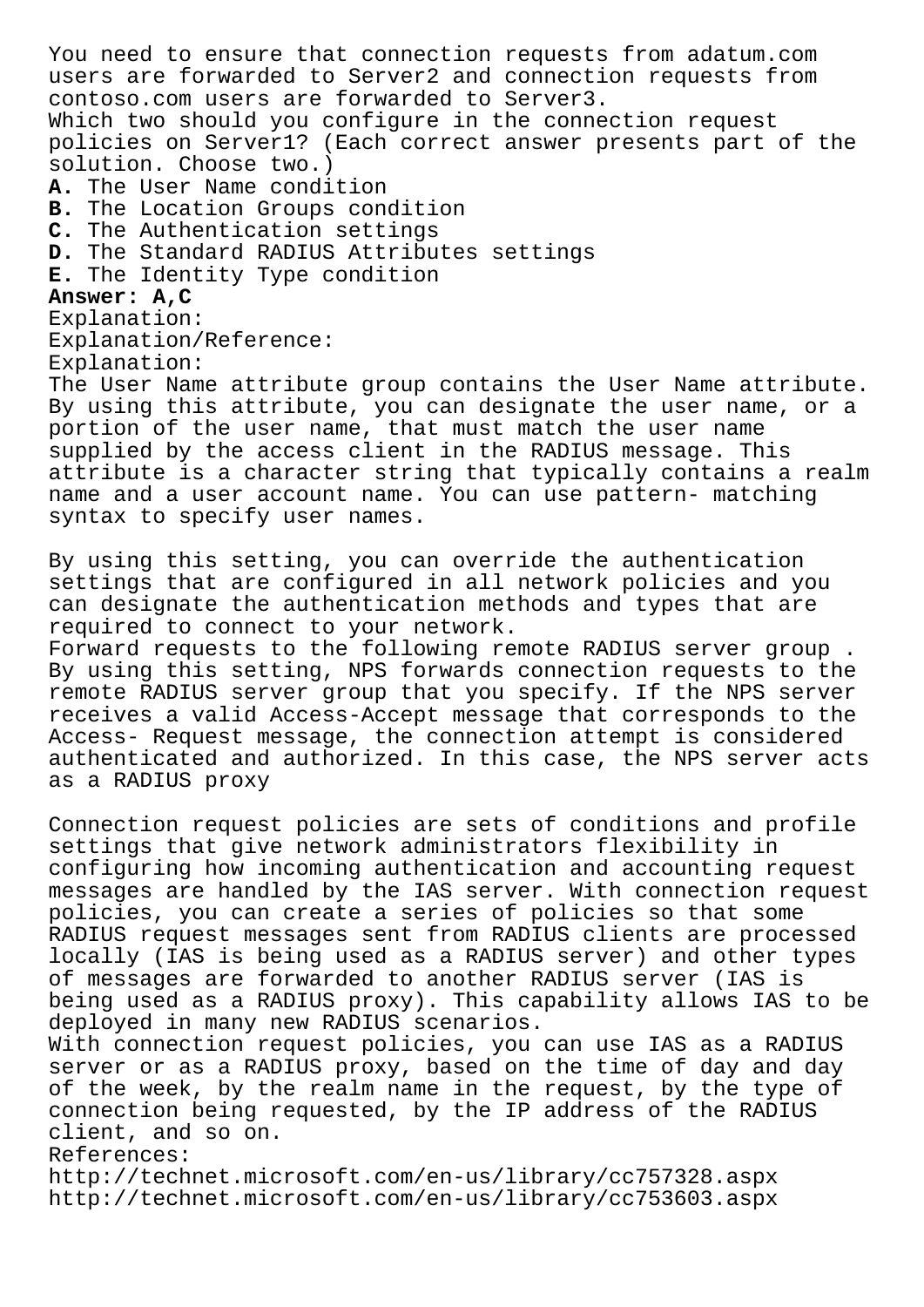c+"\x4a"%a, a, saj"a, ua, xaj"a, "aj"aj"aj ia, "a"%aj +aj 4a, ca ãf3ã,¿ãf¼ã•<ã,‰AWS㕫移行㕖㕟ã•"㕨è€fã•^㕦ã•"㕾ã•™ã€,啌 æ™,㕫〕Webã,µã,¤ãƒ^ã,′ã,ªãƒªãƒ†ãƒŠåŒ–ã••ã,Œã•Ÿãƒžã,¤ã,¯ãƒ-ã,µ  $\tilde{a}f'$ kã $f''\tilde{a}$ ,  $1\tilde{a}f''\tilde{a}$ ,  $1\tilde{a} \cdot \tilde{a}g'$ ,  $\tilde{a}f'$ kã,  $-\tilde{a}f'$ ,  $\tilde{a}f \cdot \tilde{a}f'$ ca  $\tilde{a}g''$ ,  $\tilde{a}g''$ ,  $\tilde{a}g''$ ,  $\tilde{a}g''$ ,  $\tilde{a}g''$ ,  $\tilde{a}g''$ ,  $\tilde{a}g''$ ,  $\tilde{a}g''$ ,  $\tilde{a}g''$ ,  $C''$  " $\arg\arg\min$  "a,  $\arg\min$   $\arg\min$   $\arg\min$   $\arg\min$   $\arg\min$   $\arg\min$   $\arg\min$   $\arg\min$   $\arg\min$  $\widetilde{a}\cdot\mathbb{M}$ ã $\in$ ,  $\widetilde{a}/\widetilde{a}$ zi  $\widetilde{a}$ ,  $\widetilde{a}$ ,  $-\widetilde{a}f$ r $\widetilde{a}f$ ti  $\widetilde{a}f$ ,  $\widetilde{a}f$ ri  $\widetilde{a}$ ,  $\cdot$   $\widetilde{a}f$ ⁄ $\widetilde{a}$ i  $\widetilde{a}$ si  $\widetilde{a}$ i  $\widetilde{a}$ u  $\widetilde{a}$ si  $\widetilde{a}$ i  $\widetilde{a}$ u  $\$  $\tilde{a}f\cdot\tilde{a}ff\tilde{a}f'\tilde{a}f'A\tilde{a}$ ,  $\tilde{a}$ ,  $\tilde{a}$ ,  $\tilde{a}$ ,  $\tilde{a}$ ,  $\tilde{a}$ ,  $\tilde{a}$ ,  $\tilde{a}$ ,  $\tilde{a}$ ,  $\tilde{a}$ ,  $\tilde{a}$ ,  $\tilde{a}$ ,  $\tilde{a}$ ,  $\tilde{a}$ ,  $\tilde{a}$ ,  $\tilde{a}$ ,  $\tilde{a}$ ,  $\tilde{a}$ ,  $\tilde{a}$  $d\mathcal{H}$ ¿ç"" $\tilde{a}$ • $\tilde{-a}$ •| $\tilde{a}\in\tilde{a}$ f" $\tilde{a}$ ,  $1\tilde{a}f$  $\tilde{-a}f$ © $\tilde{a}$ ,  $\tilde{-a}f$ t $\tilde{a}$ ,  $1\tilde{a}$ ,  $2\tilde{a}$ ,  $1\tilde{a}$ ,  $2\tilde{a}$ ,  $1\tilde{a}$ ,  $2\tilde{a}$ ,  $1\tilde{a}$ ,  $1\tilde{a}$ ,  $1\tilde{a}$ ,  $1\tilde{a}$ ,  $1$ る必覕㕌㕂る㕨述㕹㕦㕄㕾㕙。  $\tilde{a}$ , $\tilde{z}$ a f $\tilde{z}$  f $\tilde{z}$  for  $\tilde{z}$  for  $\tilde{z}$ ,  $\tilde{z}$  for  $\tilde{z}$ ,  $\tilde{z}$  for  $\tilde{z}$ ,  $\tilde{z}$ ,  $\tilde{z}$ ,  $\tilde{z}$ ,  $\tilde{z}$ ,  $\tilde{z}$ ,  $\tilde{z}$ ,  $\tilde{z}$ ,  $\tilde{z}$ ,  $\tilde{z}$ ,  $\tilde{z}$ ,  $\tilde{z}$ , 覕ä»¶ã,′満㕟㕗〕ã,¢ãƒ—リã,±ãƒ¼ã,∙ョãƒ3ã,′Amazon  $ECS\tilde{a}$ ,  $\tilde{a}$ f $\tilde{a}$ ,  $i\tilde{a}$ ,  $j\tilde{a}f\tilde{a}f\tilde{a}f\tilde{a}f\tilde{a}f\tilde{a}f\tilde{a}f\tilde{a}f\tilde{a}f\tilde{a}f\tilde{a}f\tilde{a}f\tilde{a}f\tilde{a}f\tilde{a}f\tilde{a}f\tilde{a}f\tilde{a}f\tilde{a}f\tilde{a}f\tilde{a}f\tilde{a}f\tilde{a}f\tilde{a}f\tilde{a}f\til$  $\tilde{a}$ ,  $\tilde{a}$  $\tilde{f}$  $\tilde{a}$ ,  $-\tilde{a}$  $f$  $\tilde{a}$ ,  $-\tilde{a}$  $f$  $\tilde{a}$ ,  $\tilde{a}$  $f$  $\tilde{a}$ ,  $\tilde{a}$ ,  $\tilde{a}$ ,  $\tilde{a}$ ,  $\tilde{a}$ ,  $\tilde{a}$ ,  $\tilde{a}$ ,  $\tilde{a}$ ,  $\tilde{a}$ ,  $\tilde{a}$ ,  $\tilde{a}$ ,  $\tilde{a}$ ,  $\tilde{a}$ ,  $\$  $\hat{a}$ ±•é-<å¾ $\hat{a}$ 㕫覕ä»¶ã,′満㕟㕙㕟ã,•㕫必覕㕪æ‰<é †ã•¯ä½•ã•§  $\tilde{a}$ • $\tilde{a}$ • $\tilde{a}$ • $\tilde{a}$ • $\tilde{a}$ • $\tilde{a}$ • $\tilde{a}$ • $\tilde{a}$ • $\tilde{a}$ • $\tilde{a}$ • $\tilde{a}$ • $\tilde{a}$ • $\tilde{a}$  $\tilde{c}$ , $\tilde{a}$  $\tilde{c}$ , $\tilde{a}$  $\tilde{c}$ , $\tilde{a}$  $\tilde{c}$ , $\tilde{a}$  $\tilde{c}$ , $\tilde{a}$  $\tilde{c}$ , $\tilde{a}$  $\til$ **A.**  $\tilde{a}$ , ȋ, -ãf¥ãfªãf†ã, £ã, ºãf«ãf¼ãf–ã, 'ã, ¿ã,  $1$ ã,  $\tilde{a}$ ,  $\tilde{a}$  •«é•©ç" "㕖〕ã, ¿ã,  $1$  $\tilde{a}$ ,  $\tilde{a}$ ,  $\tilde{a}$  and  $\tilde{a}$  f  $\tilde{a}$  f  $\tilde{a}$  f  $\tilde{a}$  is  $\tilde{a}$  is  $\tilde{a}$  is  $\tilde{a}$  is  $\tilde{a}$ ,  $\tilde{a}$  is  $\tilde{a}$ ,  $\tilde{a}$  is  $\tilde{a}$ ,  $\tilde{a}$  is  $\tilde{a}$ ,  $\tilde{a}$  is  $\tilde{a}$ ,  $\tilde{a}$   $\tilde{a}$ ,  $1\tilde{a}$  $\cdot$  $-\tilde{a}$  $\cdot$  $\tilde{a}\tilde{a}$  $\cdot$  $\tilde{a}\tilde{a}$  $\in$  , **B.** ã,»ã,-ã $f$ ¥ã $f$ ªã $f$ †ã,£ã,ºã $f$ «ã $f$ ¼ã $f$ –ã,′ã,¿ã, $^1$ ã,¯ã•«é•©ç″¨ã•–ã $\in$ •è $\mu$ ·å<• æ™,ã•«IAM誕証æf…å ±ã,′ã,ªãfªãf†ãfŠãf¼ã•«æ¸¡ã•—㕦ä»-ã•®ãfªã,½  $\tilde{a}f\tilde{a}$ ,  $1\tilde{a} \cdot \tilde{a}$ ,  $\tilde{a}$ ,  $\tilde{a}$ ,  $\tilde{a}$ ,  $1\tilde{a} \cdot -\tilde{a} \cdot \tilde{a}$  $\tilde{a} \cdot \tilde{a} \in \mathbb{R}$  $\alpha$ wsvpcãf•ãffãf^ãf<sup>-</sup>ãf¼ã,<sup>-</sup>ãf¢ãf¼ãf‰ã,'使ç"¨ã•-㕦ã,¿ã,<sup>1</sup>ã,<sup>-</sup>ã,'作 æ^•ã•™ã,< **C.** awsvpcãf•ãffãf^ãf<sup>-</sup>ãf¼ã,<sup>-</sup>ãf¢ãf¼ãf‰ã,′使ç″¨ã•-㕦ã,¿ã,<sup>1</sup>ã,<sup>-</sup>ã,′作 æ^•㕖㕾ã•™ã€, **D.** َّ , a f • ã f • ã f fã f ^ã f ¯ã f¼ã , ¯ã f ¢ã f¼ã f‰ã , ′使ç″¨ã •–ã • ¦ã , ¿ã , ªã , ¯ ã,′作æ^•㕗㕾ã•™ã€, **E.** Amazon  $EC2\tilde{a}$ , $\tilde{a}$  $f$  $3\tilde{a}$ , $1\tilde{a}$ , $\tilde{a}$  $f$  $3\tilde{a}$ , $1\tilde{a}$ , $\tilde{a}$ , $\tilde{a}$ , $\tilde{a}$ , $f$  $\tilde{a}$ , $f$  $\tilde{a}$ , $f$  $\tilde{a}$ , $f$  $\tilde{a}$ , $f$  $\tilde{a}$ , $f$  $\tilde{a}$ , $f$  $\tilde{a}$ , $f$  $\tilde{a}$ , $f$  $\tilde{a}$ , $f$  $\tilde{a}$ , $\tilde{a}$ •-ã $\epsilon$ •EC2ã,¤ã $f$ ªã,  $^1$ ã,¿ã $f$ ªã, $^1$ ã•®IAMã $f$ -ã $f$ ¼ã $f$ «ã,′使ç″¨ã•-㕦ä»-ã•®  $\widetilde{a}f^{\mathfrak{a}}\widetilde{a}$ ,  $\widetilde{A}f^{\mathfrak{a}}\widetilde{a}$ ,  $\widetilde{a}f^{\mathfrak{a}}\widetilde{a}$ ,  $\widetilde{a}f^{\mathfrak{a}}\widetilde{a}$ ,  $\widetilde{a}f^{\mathfrak{a}}\widetilde{a}$ ,  $\widetilde{a}f^{\mathfrak{a}}\widetilde{a}$ ,  $\widetilde{a}f^{\mathfrak{a}}\widetilde{a}$ ,  $\widetilde{a}f^{\mathfrak{a}}\widetilde{a}$ ,  $\widetilde$ **Answer: A,C** Explanation: https://aws.amazon.com/about-aws/whats-new/2017/11/amazon-ecs-i ntroduces-awsvpc-networking-mode-for-containers-to-support-full -networking-capabilities/ https://amazonaws-china.com/blogs/compute/introducing-cloud-nat ive-networking-for-ecs-containers/ https://docs.aws.amazon.com/AmazonECS/latest/developerguide/tas k-iam-roles.html

Related Posts Study Guide H12-722\_V3.0 Pdf C-THR83-2105 Reliable Real Test.pdf New NS0-520 Real Test.pdf